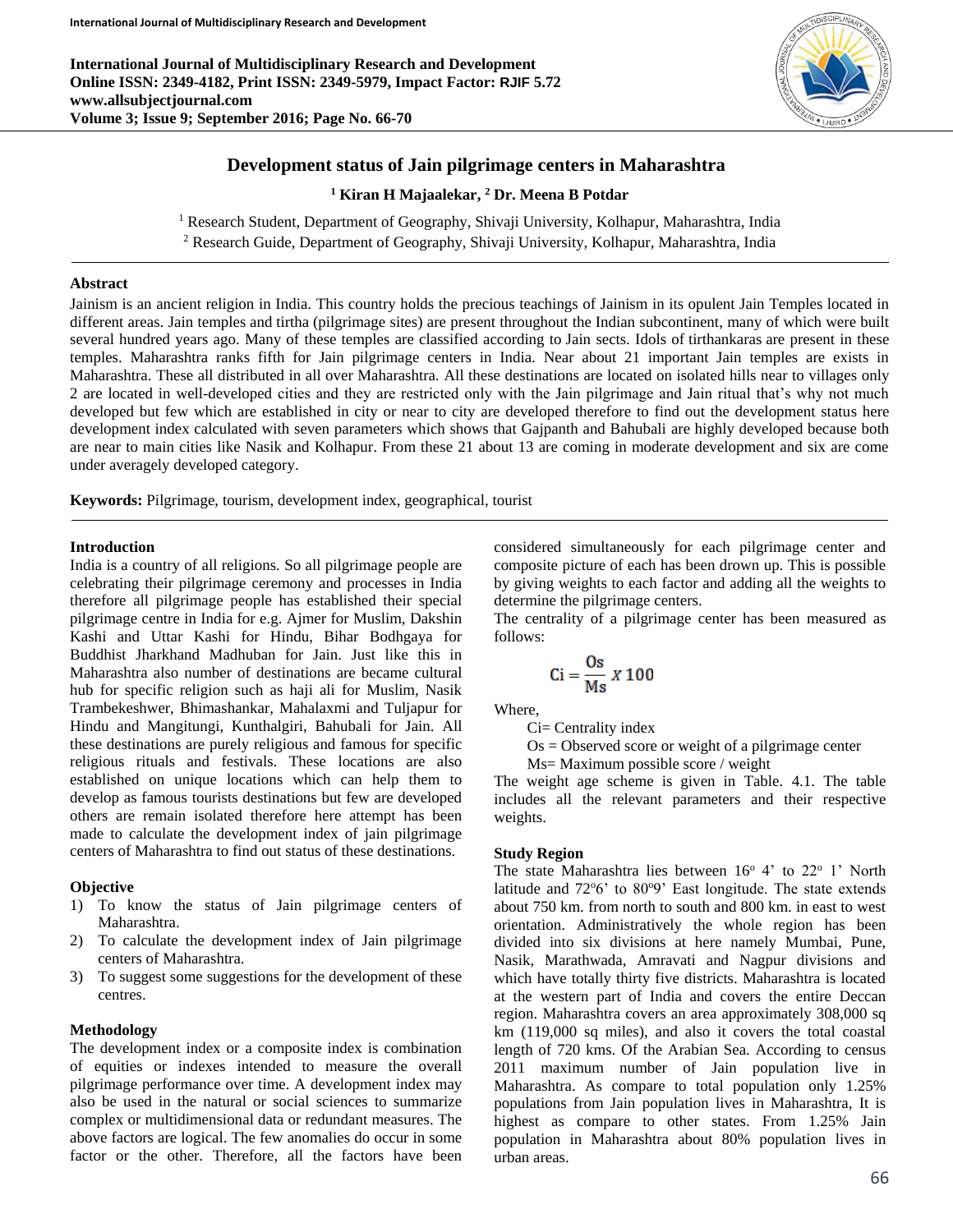## **Development Index**

A study of the parameters which affect the Development structure of the Jain pilgrimage centers in Maharashtra it is a necessary preface to a discussion of the technique adopted to determine the development. Some distinguished features effect on development structure of the Jain pilgrimage centers in Maharashtra. These features have used to determine the development. In present work researcher has differentiate the Jain pilgrimage centers in the broad classes based on Development size of Jain pilgrimage centers. It is need to analysis the parameters which affect the order of Pilgrimage centers. The importance of the Jain pilgrimage centers depend on the Village Population, number of Pilgrims in Year, Occupancy Capacity (In Rooms), Road Distance By Near Place In Km, Railway Station Distance, Regular Shops, Seasonal Shops and other elements which determine the class of jain pilgrimage centers of Maharashtra.

The following parameters have been chosen to determine the development of Jain pilgrimage centers in Maharashtra within study region.

# **Parameter for Development Index**

# **Village Population**

Total population of the Jain pilgrimage center is the host population which can be source for the development and which established some of the business related to tourism at that destinations. Therefore here host population also considered one of the major element.

# **Number of Pilgrims in Year**

The popularity of pilgrimage center depend the how much of pilgrims are visited to particular Jain pilgrimage center. If the popularity and facilities of pilgrimage centers is high the proportion of visiting pilgrim's population is also high.

# **Occupancy Capacity (In Rooms)**

The development of capacity of occupancy is depends on popularity of pilgrimage center and location of pilgrimage center. If the pilgrimage centers located on hilly areas the no of occupancy facilities are mostly available at that place due to pilgrims preferred to stay at pilgrimage center.

# **Road Distance Near By the Place in Km**

Without a good transport network, no pilgrimage center can develop its existing level of pilgrims and pilgrimage center. Road transport is more relevant and essential to pilgrimage center development. If the pilgrimage center well connected to road network the proportion of pilgrims visiting is more.

# **Railway Station Distance**

Rail transport is good for long distance journey. Hence with the additional benefit of a railway station, the most of pilgrims those are come from out of state or travel in long journey they give preference to rail transportation.

# **Regular Shops**

Pilgrims come to visit pilgrimage center for their faith. Also pilgrim wants to some fun and enjoyment also they like shopping at pilgrimage place if shops are available there for shopping, it also affects the development of pilgrimage center. If the permanent shops are more in the pilgrimage center facilities of shopping will be greater.

# **Seasonal Shops**

As per above information the shopping status also affects the development of pilgrimage center. At the time of pilgrimage the number of seasonal shops are constructed and facilities of shopping increases that's why most of pilgrims visit to pilgrimage centers at the time of pilgrimage.

# **Jain Pilgrimage Centers in Maharashtra: Centrality Value Scheme**

| S. No          | <b>Parameter</b>                      | <b>Class of Parameter</b> | Weightage        |
|----------------|---------------------------------------|---------------------------|------------------|
|                |                                       | <b>Below 10000</b>        | 0.25             |
| 1              |                                       | 10000 To 20000            | 0.5              |
|                | <b>Village Population</b>             | 20000 To 40000            | 0.75             |
|                |                                       | Above 40000               |                  |
|                |                                       | Less Than 1 Lakh          | Less Than 1 Lakh |
| $\overline{c}$ | Number of Pilgrims in Year            | 1 To 2 Lakh               | 1 To 2 Lakh      |
|                |                                       | 2 To 4 Lakh               | 2 To 4 Lakh      |
|                |                                       | Above 4 Lakh              | Above 4 Lakh     |
|                |                                       | Below 250                 | 0.25             |
| 3              | occupancy capacity                    | 251 To 500                | 0.5              |
|                | (in rooms)                            | 501 To 750                | 0.75             |
|                |                                       | Above 750                 | 1                |
|                | Road Distance Near By The Place In Km | Less Than 3 Km            | 1                |
| $\overline{4}$ |                                       | 4 To 6                    | 0.75             |
|                |                                       | 7T <sub>0</sub> 9         | 0.5              |
|                |                                       | Above 10                  | 25               |
|                |                                       | Below 25                  | 1                |
| 5              | Railway station distance              | 26 To 50                  | 0.75             |
|                |                                       | 51 To 75                  | 0.5              |
|                |                                       | Above 75                  | 25               |
|                |                                       | Less Than 5               | 0.25             |
|                |                                       | 6 To 10                   | 0.5              |
| 6              | <b>Regular Shops</b>                  | 11 To 20                  | 0.75             |
|                |                                       | Above 20                  | 1                |
|                |                                       | Below 50                  | 0.25             |
| 7              |                                       | $51\ {\rm To}\ 100$       | 0.5              |
|                | Seasonal Shops                        | 101 To 200                | 0.75             |
|                |                                       | Above 2000                | $\mathbf{1}$     |

**Table 1:** Jain Pilgrimage Centers In Maharashtra: Centrality Value Scheme

*Source***:** Compiled By Researcher.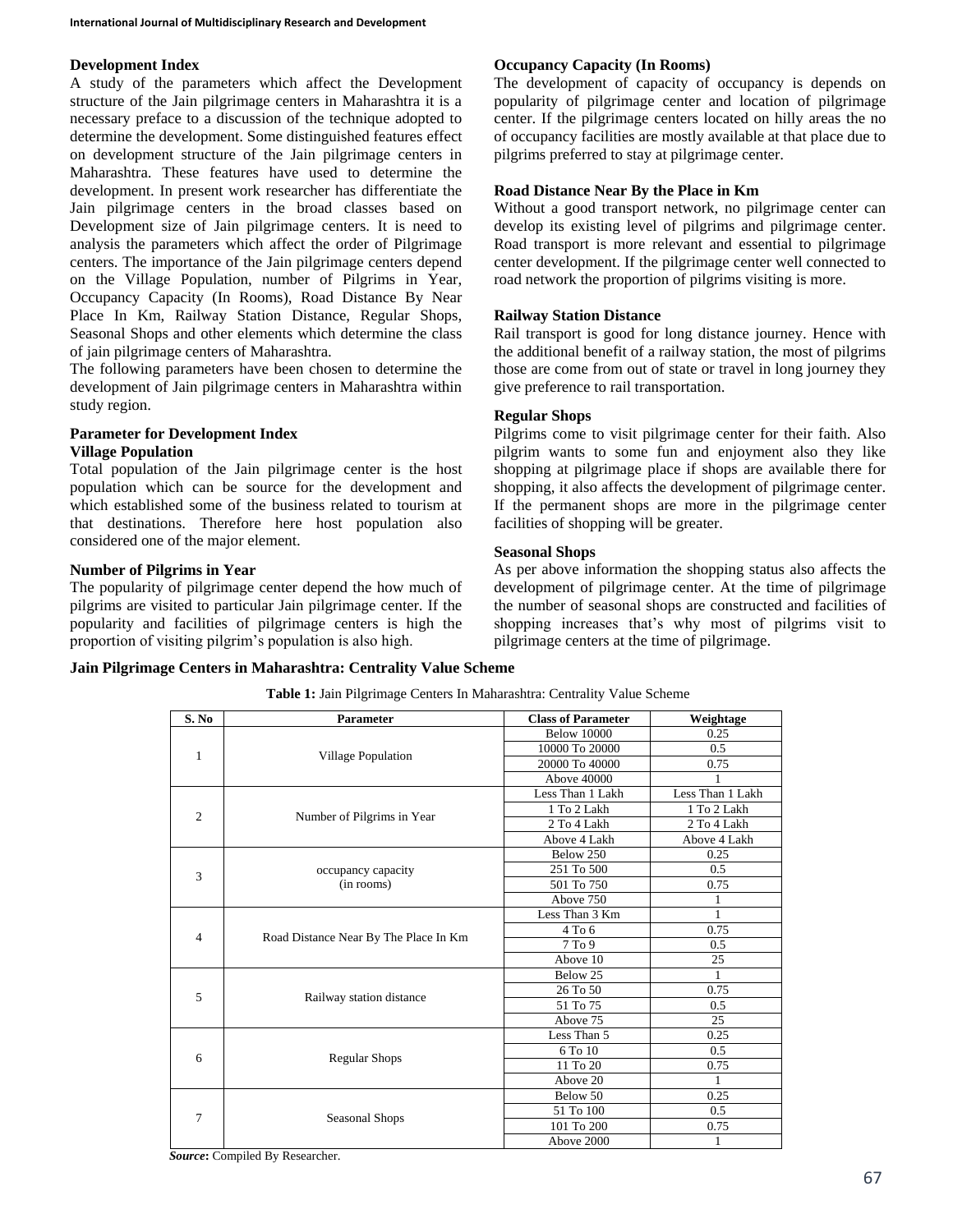| Table 2: Elements of Development |
|----------------------------------|
|----------------------------------|

| S. no          | Pilgrimage place      | village population | <b>No. of Pilgrims</b><br>in Year | <b>Occupancy capacity</b><br>(in rooms) | <b>Road Distance Near By</b><br>The Place In Km | <b>Railway station</b><br>distance | Regular<br><b>Shops</b> | Seasonal<br><b>Shops</b> |
|----------------|-----------------------|--------------------|-----------------------------------|-----------------------------------------|-------------------------------------------------|------------------------------------|-------------------------|--------------------------|
|                | Mangitungi            | 1469               | 800,000                           | 1000                                    | 11                                              | 100                                | 15                      | 250                      |
| $\overline{2}$ | Gajpanth              | 1486053            | 250,000                           | 1000                                    | 5                                               | 15                                 | 9                       | 120                      |
| 3              | Bahubali              | 14544              | 210,000                           | 400                                     | 6                                               | 6                                  | 27                      | 150                      |
| 4              | Kunthugiri            | 11006              | 90,000                            | 1000                                    | 5                                               | 5                                  | 5                       | 100                      |
| 5              | Kunthalgiri           | 1192               | 110000                            | 2000                                    | $\overline{2}$                                  | 75                                 | 6                       | 120                      |
| 6              | Aashta kasar          | 6190               | 25000                             | 250                                     | 5                                               | 65                                 | 7                       | 50                       |
|                | Sawargaon             | 780                | 20000                             | 500                                     | $\overline{ }$                                  | 35                                 | 11                      | 80                       |
| 8              | Ter                   | 12479              | 30000                             | 250                                     |                                                 | 14                                 | 3                       | 60                       |
| 9              | Kachner               | 2015               | 800,000                           | 1,200                                   | 10                                              | 35                                 | 24                      | 90                       |
| 10             | Ellora cave           | 6978               | 210,000                           | 200                                     |                                                 | 30                                 | 25                      | 100                      |
| 11             | Jatwada               | 2454               | 80000                             | 300                                     | 9                                               | 16                                 | 3                       | 40                       |
| 12             | Paithan               | 347973             | 90000                             | 400                                     |                                                 | 50                                 | 10                      | 70                       |
| 13             | Kundal                | 18287              | 25,000                            | 260                                     |                                                 | $\overline{4}$                     | 7                       | 80                       |
| 14             | Dahigaon              | 1683               | 50000                             | 100                                     | 6                                               | 40                                 | 3                       | 70                       |
| 15             | Antriksha Parshvanath | 16890              | 50000                             | 700                                     |                                                 | 30                                 | 8                       | 65                       |
| 16             | Karanja               | 67907              | 110000                            | 100                                     |                                                 | 35                                 | 6                       | 50                       |
| 17             | Ramtek                | 158643             | 10000                             | 70                                      | 3                                               | 5                                  | $\overline{7}$          | 60                       |
| 18             | Podanpur              | 418                | 70000                             | 200                                     | 4                                               | 4                                  | 4                       | 35                       |
| 19             | Bhatukuli Jain        | 40096              | 80000                             | 500                                     |                                                 | 20                                 | 8                       | 40                       |
| 20             | Nawagarh              | 3369               | 50000                             | 500                                     | $\overline{7}$                                  | 3                                  | 3                       | 40                       |
| 21             | Jintur                | 44291              | 130000                            | 500                                     | 3                                               | 43                                 | 6                       | 90                       |

#### **Table 3:** Weightages for Elements of Development

| S.<br>No.      | pilgrimage place      | village<br>population | <b>No. of Pilgrims</b><br>in Year | <b>Occupancy capacity</b><br>(in rooms) | <b>Road distance Near By</b><br>The Place In Km | Railway<br>distance | Regular<br><b>Shops</b> | <b>Seasonal</b><br><b>Shops</b> | Mean | <b>Index</b> |
|----------------|-----------------------|-----------------------|-----------------------------------|-----------------------------------------|-------------------------------------------------|---------------------|-------------------------|---------------------------------|------|--------------|
|                | Mangitungi            | 0.25                  | 1.00                              | 1.00                                    | 0.25                                            | 0.25                | 0.75                    | 1.00                            | 4.50 | 0.64         |
| $\overline{c}$ | Gajpanth              | 1.00                  | 0.75                              | 1.00                                    | 0.75                                            | 1.00                | 0.50                    | 0.75                            | 5.75 | 0.82         |
| 3              | Bahubali              | 0.50                  | 0.75                              | 0.75                                    | 0.75                                            | 1.00                | 1.00                    | 0.75                            | 5.50 | 0.79         |
| $\overline{4}$ | Kunthugiri            | 0.50                  | 0.25                              | 1.00                                    | 0.75                                            | 1.00                | 0.25                    | 0.50                            | 4.25 | 0.61         |
| 5              | Kunthalgiri           | 0.25                  | 0.50                              | 1.00                                    |                                                 | 0.50                | 0.50                    | 0.75                            | 4.50 | 0.64         |
| 6              | Aashta kasar          | 0.25                  | 0.25                              | 0.25                                    | 0.75                                            | 0.50                | 0.50                    | 0.25                            | 2.75 | 0.39         |
| 7              | Sawargaon             | 0.25                  | 0.25                              | 0.50                                    | 0.5                                             | 0.75                | 0.75                    | 0.50                            | 3.50 | 0.50         |
| 8              | Ter                   | 0.50                  | 0.25                              | 0.25                                    |                                                 | 1.00                | 0.25                    | 0.50                            | 3.75 | 0.54         |
| 9              | Kachner               | 0.25                  | 1.00                              | 1.00                                    | 0.25                                            | 0.75                | 1.00                    | 0.50                            | 4.75 | 0.68         |
| 10             | Ellora cave           | 0.25                  | 0.75                              | 0.25                                    |                                                 | 0.75                | 1.00                    | 0.50                            | 4.50 | 0.64         |
| 11             | Jatwada               | 0.25                  | 0.25                              | 0.50                                    | 0.5                                             | 1.00                | 0.25                    | 0.25                            | 3.00 | 0.43         |
| 12             | Paithan               | 1.00                  | 0.25                              | 0.50                                    |                                                 | 0.75                | 0.50                    | 0.50                            | 4.50 | 0.64         |
| 13             | Kundal                | 0.50                  | 0.25                              | 0.50                                    |                                                 | 1.00                | 0.50                    | 0.50                            | 4.25 | 0.61         |
| 14             | Dahigaon              | 0.25                  | 0.25                              | 0.25                                    | 0.75                                            | 0.75                | 0.25                    | 0.50                            | 3.00 | 0.43         |
| 15             | Antriksha Parshvanath | 0.50                  | 0.25                              | 0.75                                    |                                                 | 0.75                | 0.50                    | 0.50                            | 4.25 | 0.61         |
| 16             | Karanja               | 0.75                  | 0.50                              | 0.25                                    |                                                 | 0.75                | 0.50                    | 0.25                            | 4.00 | 0.57         |
| 17             | Ramtek                | 1.00                  | 0.25                              | 0.25                                    |                                                 | 1.00                | 0.50                    | 0.50                            | 4.50 | 0.64         |
| 18             | Podanpur              | 0.25                  | 0.25                              | 0.25                                    | 0.75                                            | 1.00                | 0.25                    | 0.25                            | 3.00 | 0.43         |
| 19             | Bhatukuli Jain        | 1.00                  | 0.25                              | 0.50                                    | $\mathbf{1}$                                    | 1.00                | 0.50                    | 0.25                            | 4.50 | 0.64         |
| 20             | Nawagarh              | 0.25                  | 0.25                              | 0.50                                    | 0.5                                             | 1.00                | 0.25                    | 0.25                            | 3.00 | 0.43         |
| 21             | Jintur                | 1.00                  | 0.50                              | 0.50                                    |                                                 | 0.75                | 0.50                    | 0.50                            | 4.75 | 0.68         |

*Source***:** Compiled by Researcher

**Table 4:** Order of Jain Pilgrimage Centers

|                         | S. No Centrality Index No of Jain Pilgrimage centers Order of Jain pilgrimage centers | Name of the Jain Pilgrimage centers                                                                                                                  |
|-------------------------|---------------------------------------------------------------------------------------|------------------------------------------------------------------------------------------------------------------------------------------------------|
| Above 76                | Highly developed                                                                      | Gajpanth, Bahubali                                                                                                                                   |
| $0.51$ to $0.75$        | Moderately developed                                                                  | Mangitungi, Kunthugiri Kunthalgiri, Ter, Kachner, Ellora Cave,<br>Paithan, Kundal,<br>Antriksha Parshvanath, Karanja, Ramtek, Bhatukli Jain, Jintur. |
| $0.26 \text{ to } 0.50$ | Average Developed                                                                     | Aashta Kasar, Sawargaon, Jatwada, Dahigaon, Podanpur, Navagarah                                                                                      |
| Below $0.25$            | Low Developed                                                                         |                                                                                                                                                      |

*Source***:** Compiled By Researcher

# **Development of Destinations as Pilgrimage Destination**

The dominant functions with some specific advantages have been affecting the development of the Jain pilgrimage centers. The population of village and pilgrims also affect the Development of the Jain pilgrimage centers. Also capacity of occupancy, Road and railway accessibility, regular shops and seasonal shops affect the development of the Jain pilgrimage centers in Maharashtra.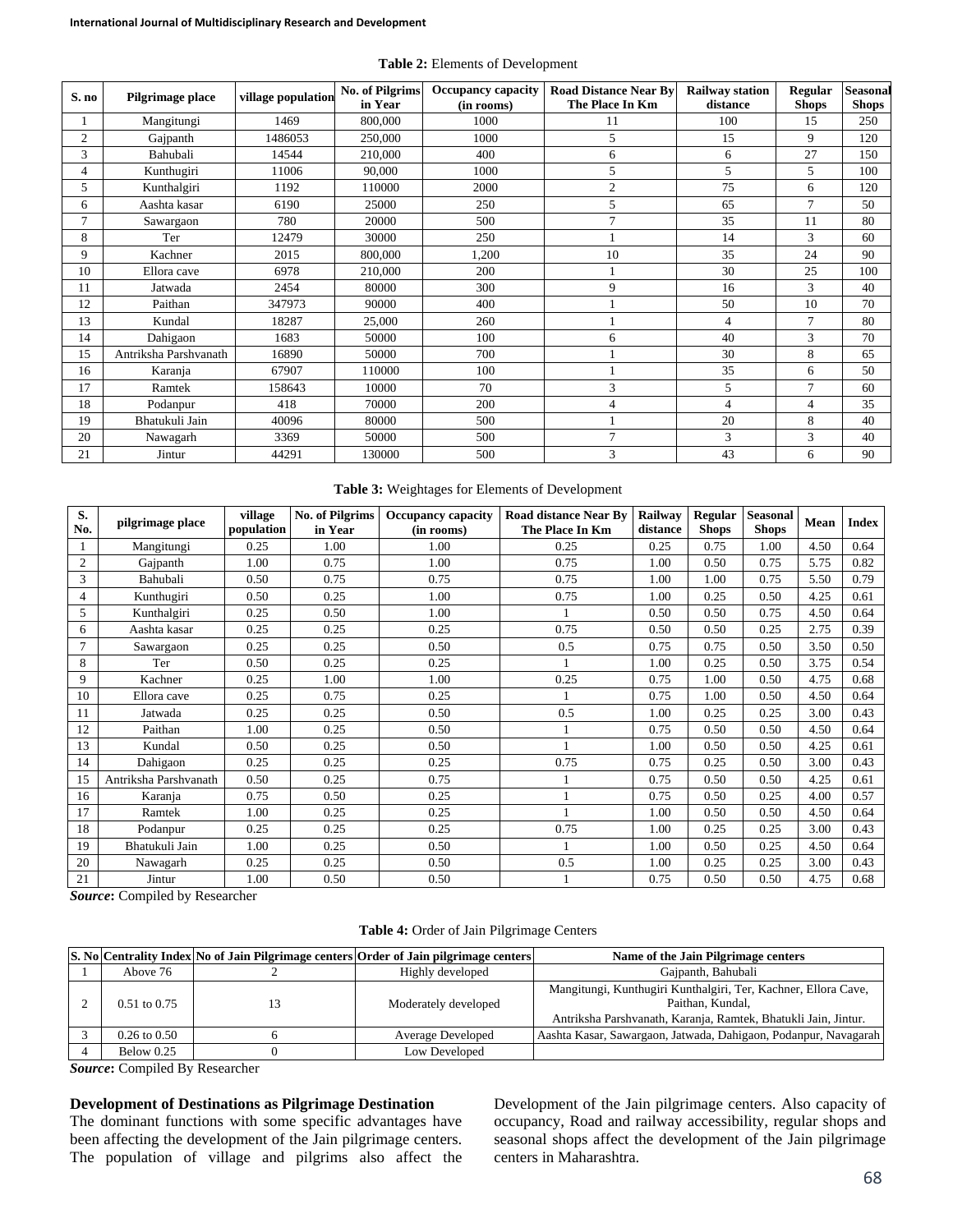

# **Highly Developed Jain Pilgrimage Centers**

**Table 5:** Highly developed Jain pilgrimage centers

|        | S. No.   Name of Jain pilgrimage center   Development Index |      |
|--------|-------------------------------------------------------------|------|
|        | Gaipanth                                                    | 0.82 |
|        | <b>Bahubali</b>                                             | በ 79 |
| $\sim$ |                                                             |      |

*Source***:** Compiled By researcher.

Above table shows that highly developed Jain pilgrimage centers of Maharashtra are calculated with the help of Development index method. These destinations come under above 0.75 centrality index in first category. These two Jain pilgrimage centers are full of developed because all facilities are available there. As we have selected for this Development index.

Gajpanth Jain pilgrimage center is located in Nasik district. It is 5 km away from Nasik city, and located on plain and hilly region. Due to very old Jain temple of Lord Mahaveer and other than five temples, Most of local and outside pilgrims visited to these Jain pilgrimage center. Nasik railway station and main city bus stop was only 5 km away from this pilgrimage center. Due to high density of pilgrim's permanent and seasonal shops are available for pilgrims. This place is located on hilly region most of pilgrims like to one day Holt at that place and for that accommodation facility also good at that place. Due to all those criteria this place is one of the highly developed Jain pilgrimage center in Maharashtra.

Bahubali Jain pilgrimage center is located in Kolhapur district, Maharashtra. About Sixty six small and big Jain temples are existed in Bahubali, some are at bottom of the hill and some are top of the hill. This district is known as most populated Jain population district of all over India and that's why most of pilgrims visited to this pilgrimage center. This place is very accessible due to Hatkanangale Teshil bus stop and railway station. Its only 6 km away from this Jain pilgrimage center. Lots of daily and seasonal shops also exist at this pilgrimage center like Nasik Bahubali, also located on hilly region. The good accommodation facility is available for pilgrimage at Bahubali. That's why this pilgrimage center also one of most highly developed Jain pilgrimage center in Maharashtra.

#### **Moderatly Developed Jain Pilgrimage Centers**

| S. No          | Name of Jain pilgrimage center | <b>Development Index</b> |
|----------------|--------------------------------|--------------------------|
|                | Kachner                        | 0.68                     |
| $\mathfrak{D}$ | Jintur                         | 0.68                     |
| 3              | Mangitungi                     | 0.64                     |
| 4              | Kunthalgiri                    | 0.64                     |
| 5              | Ellora cave                    | 0.64                     |
| 6              | Paithan                        | 0.64                     |
| 7              | Ramtek                         | 0.64                     |
| 8              | Bahtukli Jain                  | 0.64                     |
| 9              | Kunthugiri                     | 0.61                     |
| 10             | Kundal                         | 0.61                     |
| 11             | Antriksha Parshvanath          | 0.61                     |
| 12             | Karanja                        | 0.57                     |
| 13             | Ter                            | 0.54                     |

**Table 6:** Moderately developed Jain pilgrimage centers

*Source***:** Compiled By researcher.

Above table shows that moderately developed Jain pilgrimage centers in Maharashtra they are calculated with the help of composite index method. This destination comes under 0.51 to 0.75 centrality index in second category. About thirteen Jain pilgrimage centers are moderately developed in Maharashtra. They are Mangitungi, Kunthugiri, Kunthalgiri, Ter, Kachner, Ellora cave, Paithan, Kundal, Antriksha Parshvanath, Karanja, Ramtek, Bahtukli Jain, and Jintur etc.

All above thirteen Jain pilgrimages have developed good facilities are available for pilgrims as per above selected seven criteria. But due to any kind of single facilities are not well available at those places and that's why these destinations are coming in to moderately developed Jain pilgrimage centers in Maharashtra.